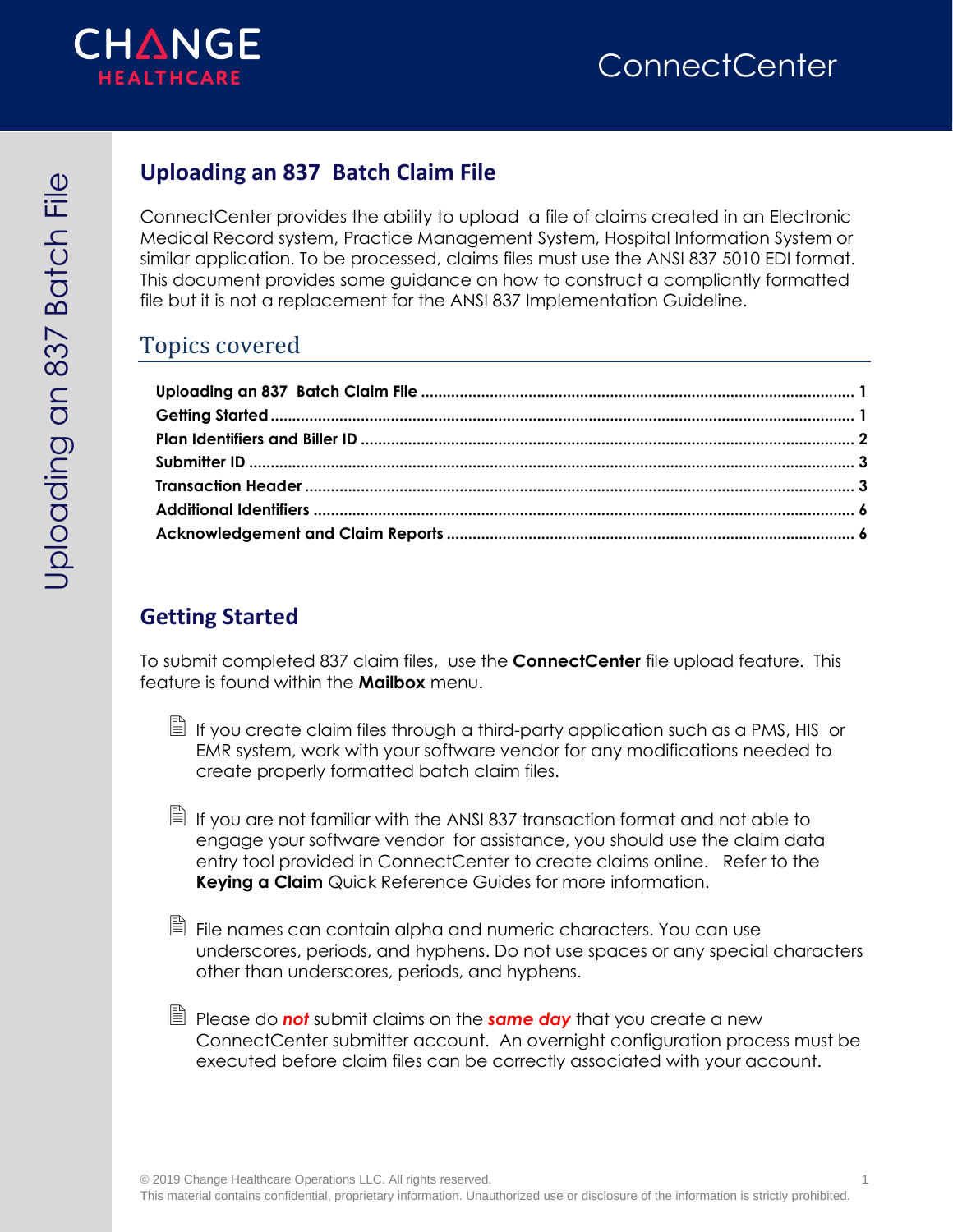

# <span id="page-1-0"></span>**Plan Identifiers and Biller ID**

#### **Payer ID**

The payer IDs (**CPIDs**) listed in [this table](https://office.emdeon.com/vendorfiles/ABHPayerList.pdf) below should be used in the 2010BB NM1 segments to identify which plan is being billed. Please note that a different ID should be used for Institutional claims then for Professional claims. Be sure to select the **CPID** from the column appropriate to the type of claims you are creating. As additional reference information, the 5-character payer IDs that are more commonly used to identify these plans are included in this table but these **must not** be used in the 2010BB NM1.

#### **Biller ID**

Biller ID is another value that must be included in all claim files. If you do not know your ConnectCenter Biller ID and you typically submit to only one Aetna Better Health Plan, than the Biller ID that you are most likely to be assigned will be listed in the payer table available [here.](https://office.emdeon.com/vendorfiles/ABHPayerList.pdf)

Under certain unusual circumstances, such as when a provider submits to multiple Aetna Medicaid plans, your Biller ID may not strictly correspond to the plan IDs. In that case the way to definitely determine your Biller ID is to take these steps in ConnectCenter;

- Choose "My Account" from the "Admin" menu.
- Click Organizations
- Choose "Search" to search for an organization.

In the Search Results, the value displayed as Parent Organization is the Biller ID.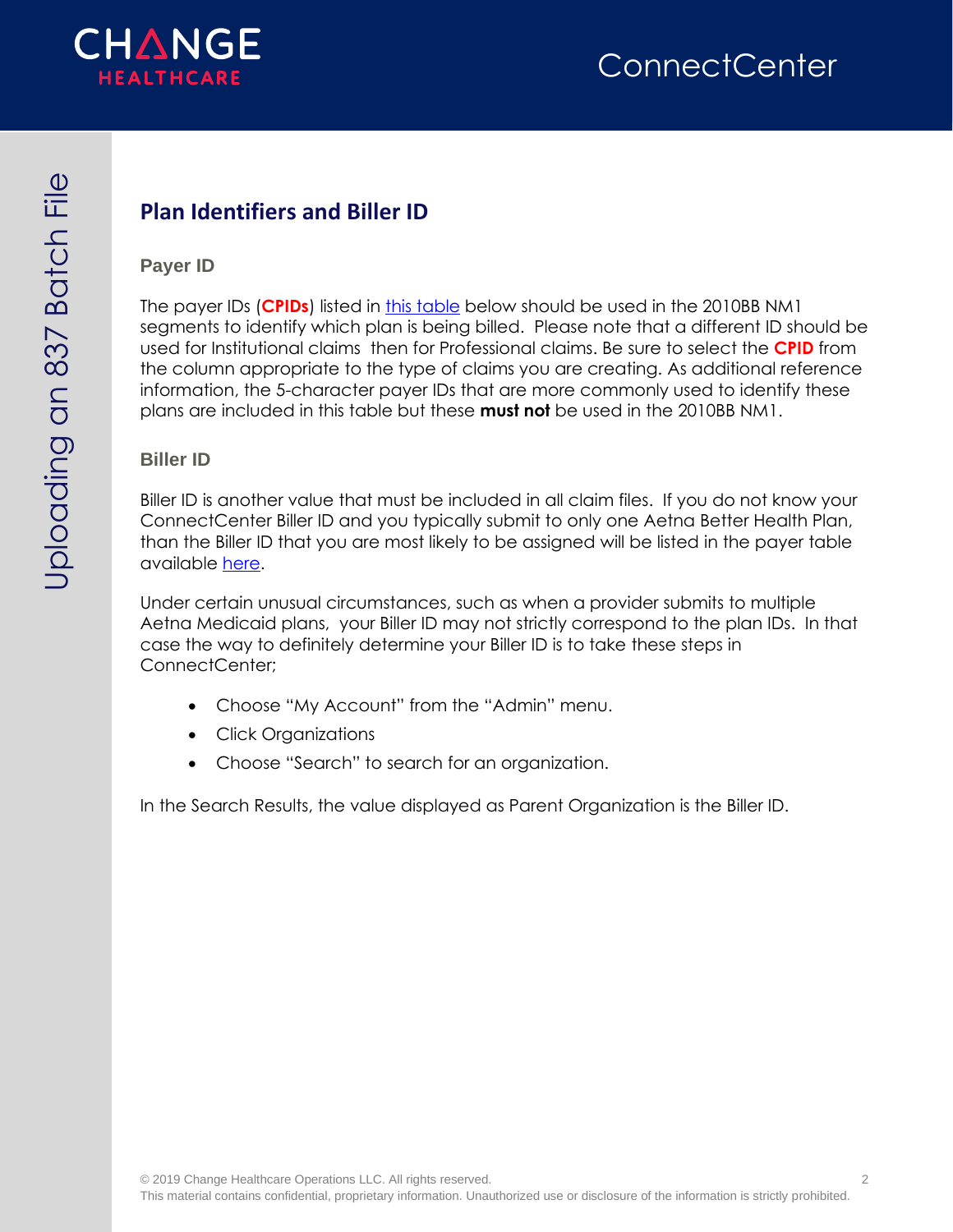

### <span id="page-2-0"></span>**Submitter ID**

Your Submitter ID is needed in several places within the claim headers. Your submitter ID is the 6-digit account identifier issued to you when your account is created. When you are logged into ConnectCenter, your submitter ID is always displayed at the top of the screen.

| <b>CHANGE</b><br><b>HEALTHCARE</b> |              | <b>ConnectCenter</b>                     |                          | Submitter: 739831 CHC Test                             |          |                    |                  | <b>Deborah Holmes</b> | <b>MY SETTINGS</b> |
|------------------------------------|--------------|------------------------------------------|--------------------------|--------------------------------------------------------|----------|--------------------|------------------|-----------------------|--------------------|
|                                    | Home         | Worklist<br><b>Registration</b><br>Admin | Verification<br>Internal | <b>Claims</b><br>Remits                                | Reports  | <b>Payer Tools</b> | <b>Analytics</b> | <b>Mailbox</b>        | Help<br>Log Out    |
| Home                               |              |                                          |                          |                                                        |          |                    |                  |                       |                    |
| <b>Task Summary</b>                |              | <b>Claim Health Vitals</b>               |                          |                                                        |          |                    |                  |                       |                    |
| <b>Search My Worklists</b>         |              | Date Type:                               | From:                    | To:                                                    |          |                    |                  | <b>Filter Options</b> |                    |
| <b>All Claims</b>                  | $\mathbf{0}$ | Submit<br>v                              | 4/18/2021                | 蘦<br>5/17/2021                                         | 蘦<br>Là. | <b>SO Days V Q</b> |                  |                       |                    |
| <b>Denied Claims</b>               | $\mathbf{0}$ |                                          |                          |                                                        |          |                    |                  |                       |                    |
| <b>Rejected Claims</b>             | $\mathbf{0}$ |                                          |                          |                                                        |          |                    |                  |                       |                    |
| <b>Warnings</b>                    | 0            |                                          |                          | No transaction activity<br>available for the submitter |          |                    |                  |                       |                    |
| <b>Incomplete Claims</b>           | $\mathbf{0}$ |                                          |                          | for the selected time period.                          |          |                    |                  |                       |                    |
| My Follow-up                       | $\mathbf{0}$ |                                          |                          |                                                        |          |                    |                  |                       |                    |
|                                    |              |                                          |                          |                                                        |          |                    |                  |                       |                    |
|                                    |              |                                          |                          |                                                        |          |                    |                  |                       |                    |
|                                    |              |                                          |                          |                                                        |          |                    |                  |                       |                    |

#### <span id="page-2-1"></span>**Transaction Header**

This section provides guidance regarding specific values required or expected in the header of a claim file. Where noted with an asterisk (**\***), the values shown in the table below are expected to be *exactly* as given. Fields not noted with an asterisk are placeholders for appropriate values matching the syntax and description provided.

Example Transaction Header:

```
ISA~00~ ~01~CYCTRANS ~ZZ~859999859999 ~ZZ~CLAIMSCH 
~171006~2004~|~00501~000000001~0~P~^_GS~HC~P999813~5500~20171006~200405~1
~X~005010X223A2_
```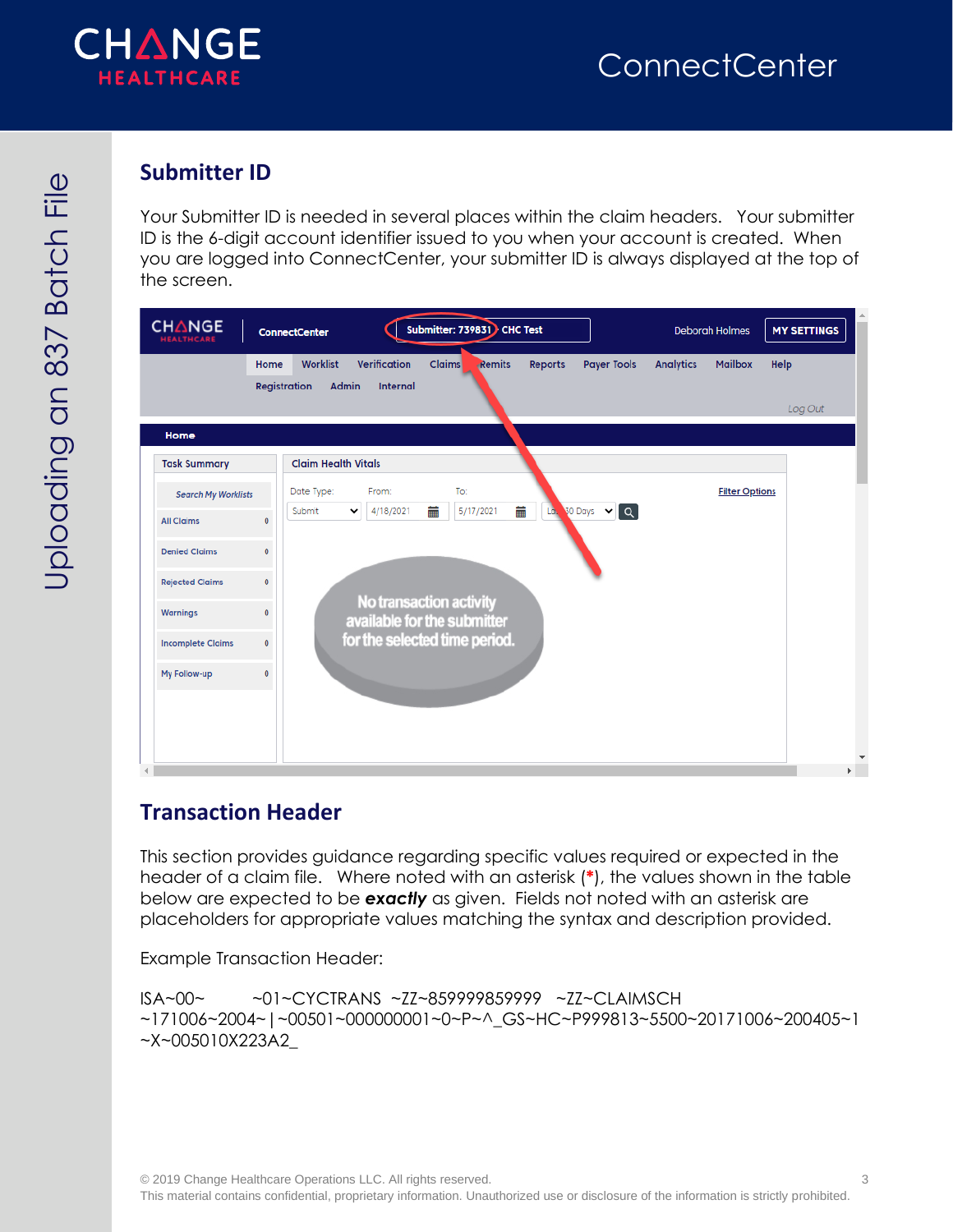# **ConnectCenter**



| <b>AC+CC+CC</b> |
|-----------------|
| <b>R27</b>      |
|                 |
| こく てくこく         |

| <b>Segment</b> |                                                                                                                |                 |                |
|----------------|----------------------------------------------------------------------------------------------------------------|-----------------|----------------|
| <b>Element</b> | <b>Description</b>                                                                                             | <b>Value</b>    | Max Len        |
| <b>ISA 01</b>  | Authorization Information Qualifier *                                                                          | 00              | $\overline{2}$ |
| <b>ISA 02</b>  | Not Used, pass 10 spaces *                                                                                     |                 | 10             |
| <b>ISA 03</b>  | Security Information Qualifier *                                                                               | 01              | $\overline{2}$ |
| <b>ISA 04</b>  | Security Information,<br>left justified with two trailing spaces *                                             | <b>CYCTRANS</b> | 10             |
| <b>ISA 05</b>  | Interchange ID Qualifier *                                                                                     | ZZ              | $\overline{2}$ |
| <b>ISA 06</b>  | Interchange Sender ID,<br>use the Submitter ID, left justified with trailing spaces                            | Submitter ID    | 15             |
| <b>ISA 07</b>  | Interchange ID Qualifier *                                                                                     | ZZ              | $\overline{2}$ |
| <b>ISA 08</b>  | Interchange Receiver ID,<br>left justified with seven trailing spaces *                                        | <b>CLAIMSCH</b> | 15             |
| <b>ISA 09</b>  | Interchange Date,<br>date file was sent                                                                        | YYMMDD          | 6              |
| <b>ISA 10</b>  | Interchange Time,<br>time file was sent                                                                        | <b>HHMM</b>     | 4              |
| <b>ISA 11</b>  | Repetition Separator,<br>Delimiter used to separate repeated occurrences.<br>Recommended: Use a pipe [   ]     |                 | 1              |
| <b>ISA 12</b>  | Interchange Control Version Number *                                                                           | 00501           | 5              |
| <b>ISA 13</b>  | Interchange Control Number, pad with leading zeros;<br>Must be a positive unsigned number identical to IEA 02. |                 | 9              |
| <b>ISA 14</b>  | Acknowledgement Request Code<br>$0 = No$ acknowledgement requested<br>1= Interchange acknowledgement requested | 0 or 1          | 1              |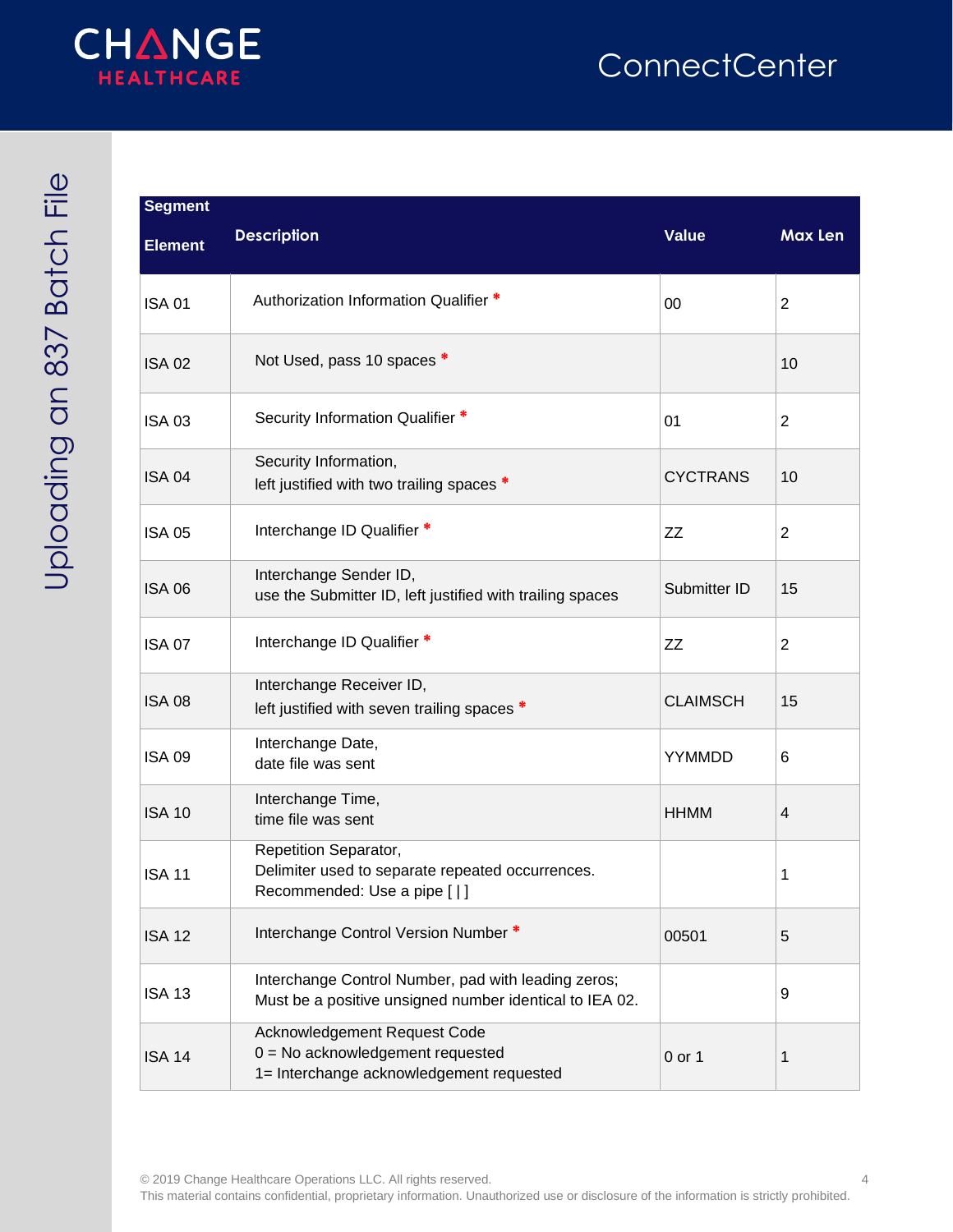

# **ConnectCenter**

| <b>Segment</b> |                                                                                                                                                                                                                                                                            |                                                       |                |
|----------------|----------------------------------------------------------------------------------------------------------------------------------------------------------------------------------------------------------------------------------------------------------------------------|-------------------------------------------------------|----------------|
| <b>Element</b> | <b>Description</b>                                                                                                                                                                                                                                                         | <b>Value</b>                                          | <b>Max Len</b> |
| <b>ISA 15</b>  | Usage Indicator<br>P = Product Claims; T = Test Claims                                                                                                                                                                                                                     | P or T                                                | 1              |
| <b>ISA 16</b>  | <b>Component Element Separator</b><br>Delimiter used to separate repeated occurrences.<br>Recommended: tilde $[-]$ , underscore $[-]$ , or carrot $[\wedge]$ . Do<br>not use a character that is sent as part of the claim data<br>or is used by the payer as a delimiter. |                                                       | 1              |
| GS 01          | Functional Identifier Code *                                                                                                                                                                                                                                               | НC                                                    | 2              |
| GS 02          | <b>Application Sender's Code</b><br>Submitter ID.                                                                                                                                                                                                                          | Submitter ID                                          | 15             |
| GS 03          | Application Receiver's Code *                                                                                                                                                                                                                                              | <b>ECGCLAIMS</b>                                      | 15             |
| <b>GS 04</b>   | Date, date file was created                                                                                                                                                                                                                                                | <b>CCYYMMDD</b>                                       | 8              |
| GS 05          | Time, time file was created<br>$H = hours$<br>$M =$ minutes<br>$S =$ seconds<br>D or $DD =$ decimal seconds in tenths $(D)$ or hundredths<br>(DD)                                                                                                                          | HHMM or<br>HHMMSS or<br>HHMMSSD or<br><b>HHMMSSDD</b> | 8              |
| GS 06          | Group Control Number,<br>assigned by the sender                                                                                                                                                                                                                            |                                                       | 9              |
| GS 07          | Responsible Agency Code *                                                                                                                                                                                                                                                  | X                                                     | 2              |
| GS 08          | Version / Release<br>005010X222A1 = Professional Claims<br>005010X223A2 = Institutional Claims                                                                                                                                                                             | 005010X222A1<br>or<br>005010X223A2                    |                |

© 2019 Change Healthcare Operations LLC. All rights reserved. 5 This material contains confidential, proprietary information. Unauthorized use or disclosure of the information is strictly prohibited.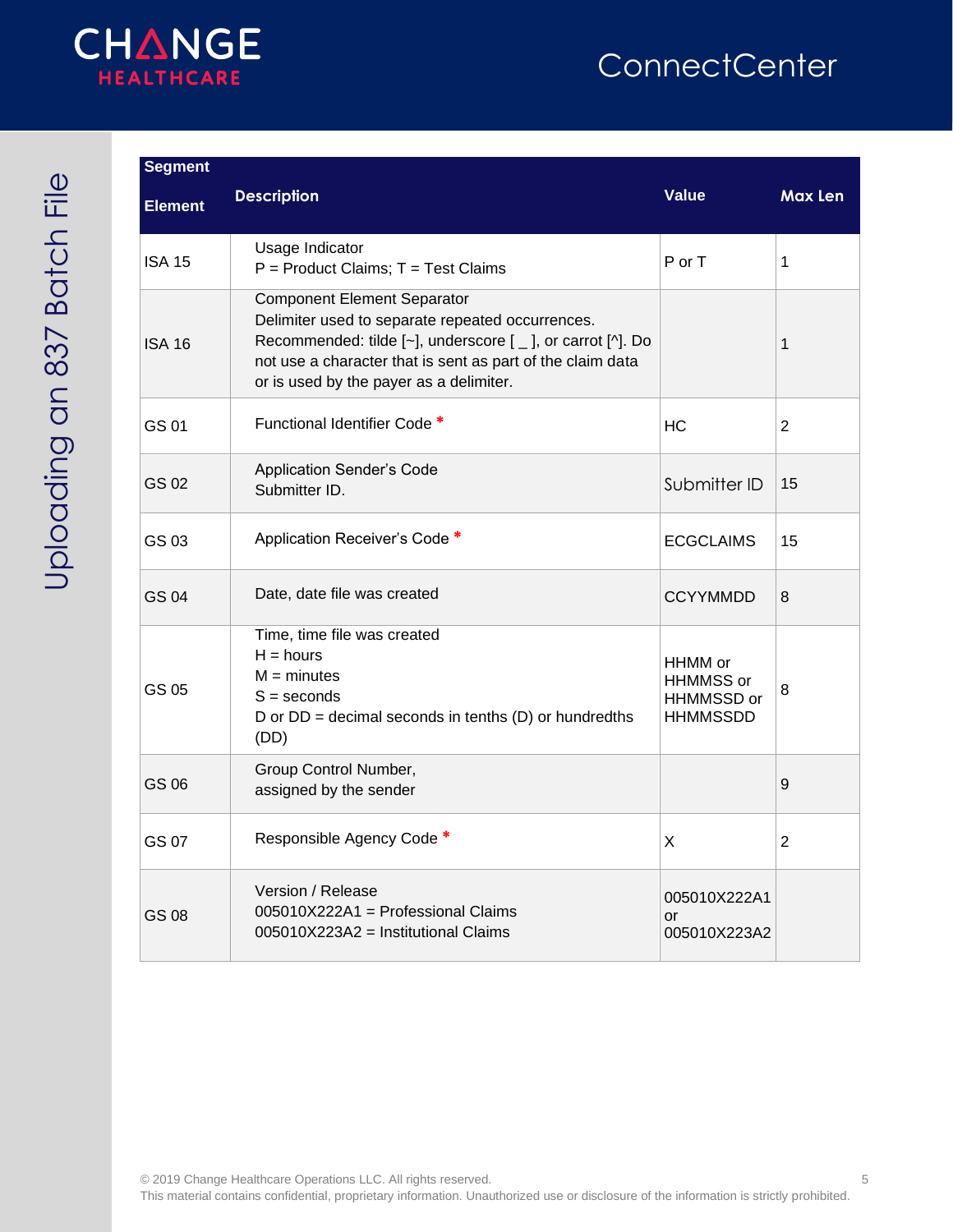

## <span id="page-5-0"></span>**Additional Identifiers**

| Loop               | <b>Segment</b><br><b>Element</b> | <b>Description</b>                                                                                                                                                                                                                                                                                                                                                                                                                                                        | <b>Value</b>                        | <b>Max</b><br><b>Len</b> |
|--------------------|----------------------------------|---------------------------------------------------------------------------------------------------------------------------------------------------------------------------------------------------------------------------------------------------------------------------------------------------------------------------------------------------------------------------------------------------------------------------------------------------------------------------|-------------------------------------|--------------------------|
| 1000A<br>Submitter | <b>NM108</b>                     | Identification Code Qualifier *                                                                                                                                                                                                                                                                                                                                                                                                                                           | 46                                  | $\overline{2}$           |
| 1000A<br>Submitter | <b>NM109</b>                     | Submitter Identification Code should be<br>constructed by combining the<br>ConnectCenter Biller ID (first) and Submitter<br>ID (second) to create a 12-digit code.<br>Biller ID identifies the Aetna Medicaid<br>plan sponsoring your account. See<br>the Plan Identifiers and Biller ID section<br>above for additional guidance or use<br>this list.<br>Submitter ID is the 6-digit number that<br>can be found in ConnectCenter at<br>the top, center of every screen. | <b>Biller ID</b><br>Submitter<br>ID | 12                       |
| 2010BB<br>Payer    | <b>NM108</b>                     | Identification Code Qualifier *                                                                                                                                                                                                                                                                                                                                                                                                                                           | PI                                  | $\overline{2}$           |
| 2010BB<br>Payer    | <b>NM109</b>                     | Payer ID should be one of the 4-digit codes<br>explained at the beginning of this<br>document. A table of all valid Payer IDs can<br>be found here.                                                                                                                                                                                                                                                                                                                       | Payer ID                            | $\overline{4}$           |

#### <span id="page-5-1"></span>**Acknowledgement and Claim Reports**

Claims files typically complete the first phase of processing within 10-15 minutes which means that within 15 minutes newly uploaded claims should be visible in the Claim Health Vitals, Work List and Claim Search views. In addition, a claim acknowledgement report will be delivered to your mailbox with information regarding any claims or batches that could not be successfully processed.

 $\Box$  If you do not see claims or reports within 15 minutes of uploading your files, there